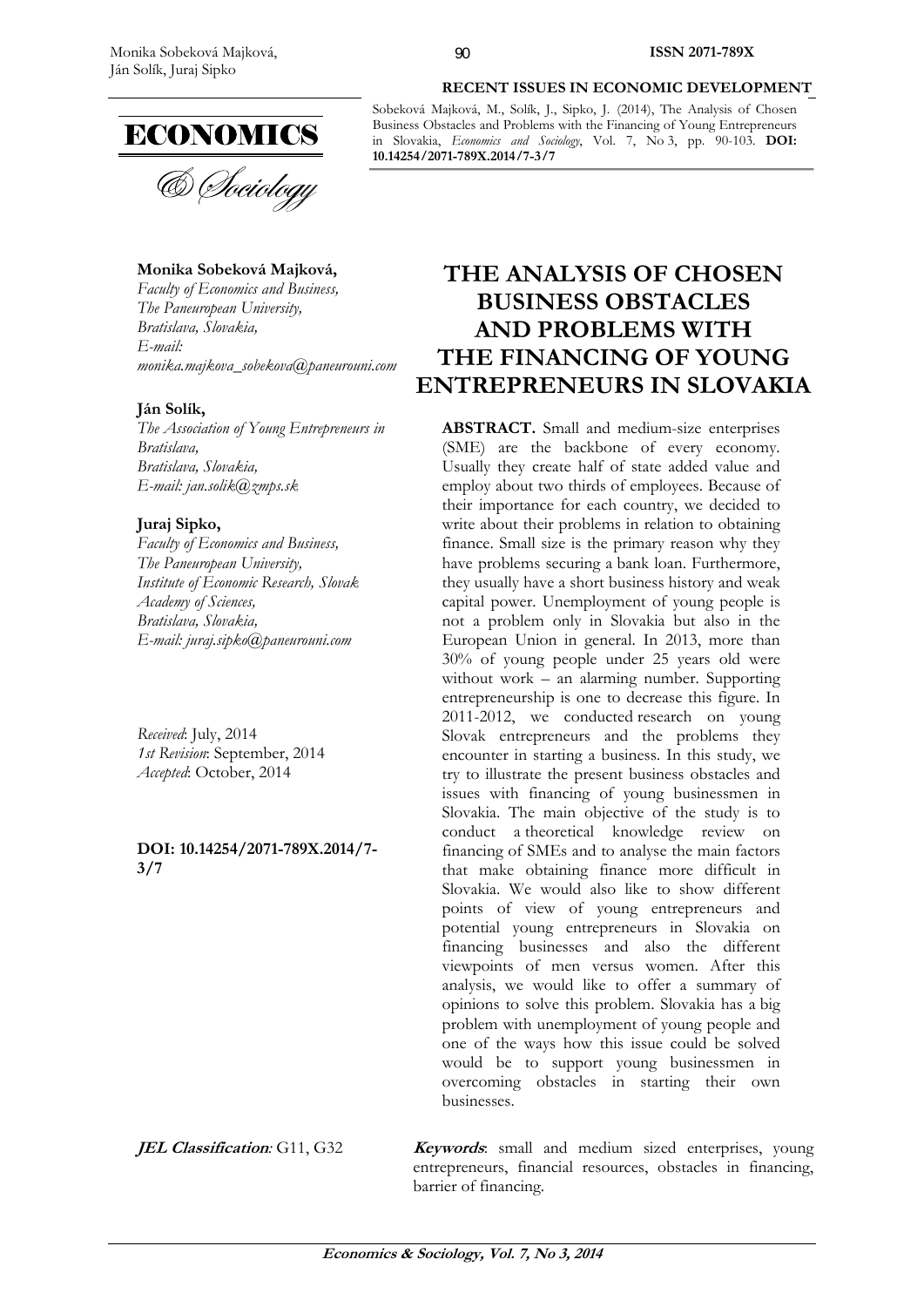#### **Introduction and Theoretical and Practical Background of SMEs**

The majority of small and medium-size enterprises fight with problems in obtaining financial resources. In these difficult times, it is the most important for the State economy to orient on innovation activity. SMEs are carriers of innovation, they are also the means for supporting the activity and knowledge economy. Changes in the character and activity of small and medium-sized enterprises (SME) have also been part of the globalization processes. Changes in the economy forced large as well as small and medium-sized companies to respond to new conditions in the field of technology and innovation. Knowledge economy focused on high-tech is becoming a necessity; focus on it is a precondition for the growth in the competitiveness of each economy.

Small and medium-sized enterprises are the most important building block of each market economy (Sobeková, 2011). In the European Union and also in Slovakia, they represent over 90% of all enterprises and employ 2/3 of all employees. This segment of economy represents, according Pissarides (1999), "*the most dynamic firms in an emerging economy*". The author informs on the many comparative advantages, but also analyses problems with finance, legal or institutional aspects in relation to SMEs.

In our paper we will analyze a special group of SMEs – young entrepreneurs. According to Lukeš (2013), entrepreneurs behave more innovatively than employees and managers so they are too important for the development of the knowledge economy of each country. We will show their problems in obtaining financial resource and main obstacles in this area in the Slovak Republic. On the one side, we confirm that young entrepreneurs are a very important part of companies, but on the other side, in our country, there are the obstacles so great, that starting business is very difficult for them, especially now in times of the financial crisis.

By suitably supporting young entrepreneurs we could also decrease the unemployment of young people. It is not a problem only in Slovakia, but also in the European Union as a whole. According to Eurostat data, "*youth unemployment rate is generally much higher (double or more) than in 2013 there were young people without work more than 30% in Slovakia, it is an alarming number<sup>1</sup>* ". Supporting entrepreneurship is one of the ways of decreasing it. European unemployment statistics state that "*youth unemployment rate in the EU-27 was more than double the overall unemployment rate in 2012. At 22.8%, more than one out of every five young persons in the labour force was not employed, but looking and available for a job. In the euro area, the youth unemployment rate was even higher at 23.1%. The unemployment rate among young people was higher than the rate for those aged between 25 and 74 in all Member States. In Greece (55.4%), Spain (53.2%), Portugal (37.7%), Italy (35.3%), Slovakia (34.0%) and Ireland (30.4%) youth unemployment rates were particularly high. Germany (8.1%), Austria (8.7%) and the Netherlands (9.5%) were the only Member*  States with a youth unemployment rate below 10%<sup>2</sup>".

In this paper we would like to show different points of view of young entrepreneurs and potential young entrepreneurs in Slovakia on financing business and also different views of men and women. After this analysis we will offer a summary of opinions for solving this problem. Our country has a serious problem with the unemployment of young people and one of the ways in which it would be possible to solve this problem would be to support young businessmen with overcoming obstacles in doing business.

In 2011-2012, we conducted research on young Slovak entrepreneurs concerning their problems in starting a business. Research was made by two organizations – The Association of Young Entrepreneurs with the cooperation of the Pan-European University. In this study

<u>.</u>

<sup>&</sup>lt;sup>1</sup> http://ycharts.com/indicators/slovakia\_youth\_unemployment\_rate\_lfs

<sup>&</sup>lt;sup>2</sup> http://epp.eurostat.ec.europa.eu/statistics\_explained/index.php/Unemployment\_statistics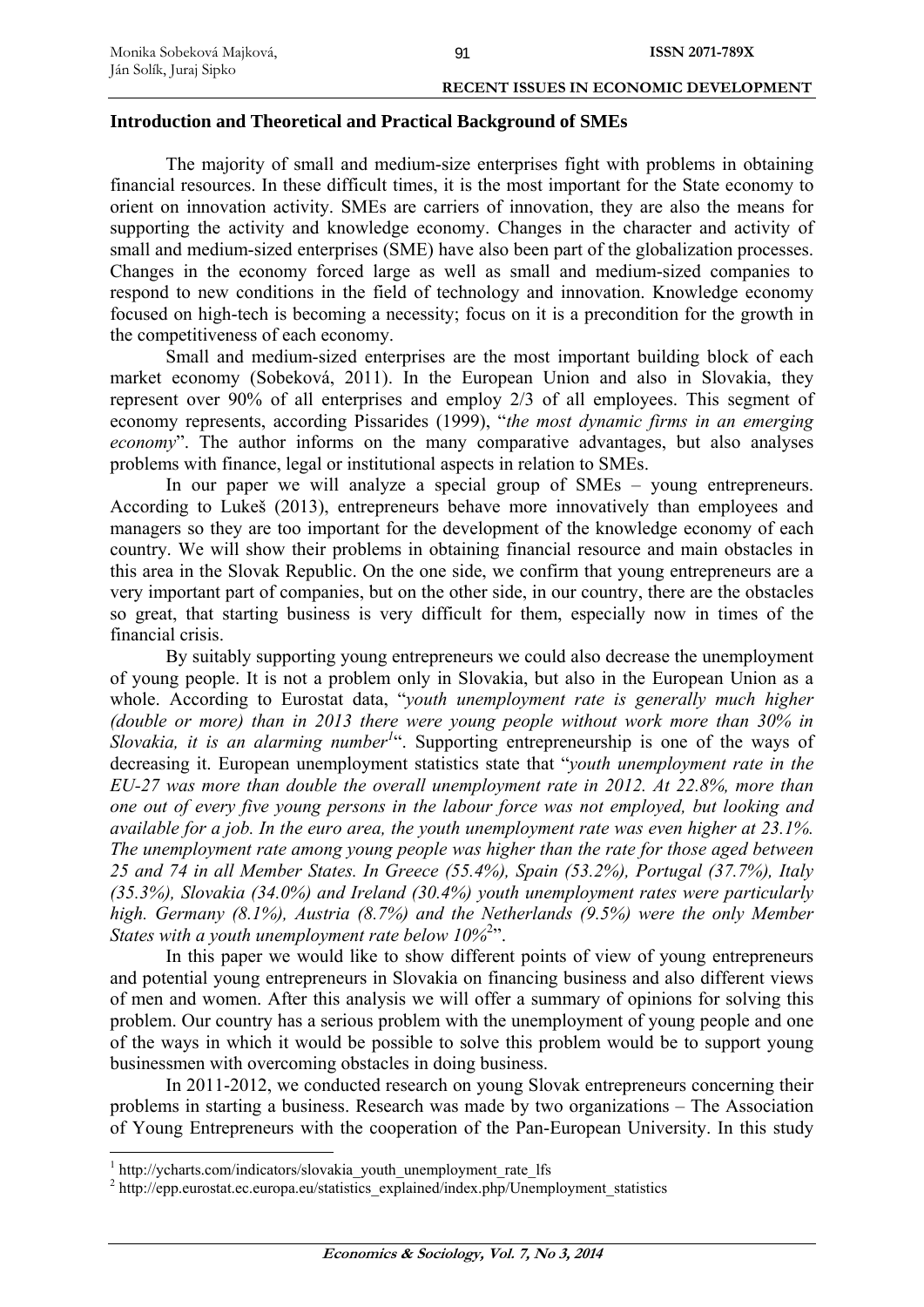we try to show illustrate the business obstacles in financing young businessmen in Slovakia. The main objective of the study is to make a theoretical knowledge review about financing SMEs and then to analyze the main factors that make obtaining finance more difficult in Slovakia. We would like to show different points of view of young entrepreneurs and potential young entrepreneurs in Slovakia on financing business and also different views of men and women. As a method we used percentages processing and for the analysis of the relations among chosen categories we used Pearson´s chi square. After this analysis, we would like to offer a summary of opinions for solving this problem.

We clarified the importance of SMEs and from the previous literature sources it is obvious they have problems with many obstacles of business, and not only in Slovakia. According to authors Pissarides (1999) and Steinerowska-Streb and Steiner (2014), lack of financing is considered one of the main obstacles to the growth of SMEs. Access to finance is necessary for growth and further development of SMEs as also proven by authors Mercieca, Schaeck and Wolfe (2009). Many Slovak authors whose are acquainted with the special situation in Slovakia, declare lack of capital or access to finance as a one of the biggest problems of SMEs (Sobeková – Majková, Fetisovová, Jakubec, Solík, Vlachynský, Sirotka etc.) The authors Dong and Men (2014) inform on their findings concerning the financing of SMEs. They confirm that "*relatively small, young firms in nonmanufacturing sectors consistently face more severe financing obstacles/constraints and rely heavily on internal financing. The availability of credit information and the bank concentration ratio have a significant impact on SME financing.* The authors Cheng, Tang and Shi (2012) present also weak capital power and credit degree as one of the biggest problems of SME financing.

Zwan, Thurik and Grilo (2010) made a research about the factors that influence entrepreneurs in EU. They researched factors as gender, age and education. The authors present following findings: "*First, we found that beyond the age of 36 years the probability of at least thinking about embracing an entrepreneurial career decreases. Second, our finding that administrative complexities have a negative effect on the probability of moving forward in the entrepreneurial process lends support to the many public efforts to cut red tape and adopt better regulation approaches*".

We see a lot of differences between small and large companies in their capital structure. Small or medium companies have different structure of assets and also different ratio of fixed and short-term assets. The ratio of their fixed assets to total is usually smaller than in larger companies while their ratio of current liabilities to assets is higher, meaning they are more financially vulnerable (Cressy, Olofsson, 1997).

An essential problem of SME financing is that small companies often have small capital power and so they don´t have enough property for a bank guarantee. Furthermore, they usually have (and especially young entrepreneurs) a short history. When they have a short track record, they pay higher interests and banks demand a higher guarantee (Berger, Udell, 1995). These are the same main problems of SMEs in Slovakia with obtaining financial resources. Lack of history and capital power makes bank loans for SMEs hard to come by. This fact is declared also by Sufi (2009). A bank loan is a traditional finance resource for SMEs, but on the financial markets there are also other possibilities. There is alternative financing for SMEs (Bauchet and Morduch, 2013). The author Sobeková (2011) presents as alternative finance for SMEs private equity, venture capital or finance from structural or community funds. There is also a further problem: many SMEs are not informed about these types of capital. They don´t know about them. The author Brzozowska (2008) declares that this is especially the case in the group of new EU members.

In the study Financing of small and medium size enterprises (Fraser, 2010) made in the UK, was stated that the same size of company used mostly 55% credit cards, almost 50% used overdraft. In terms of long-term financing approximately 20% were registered for long-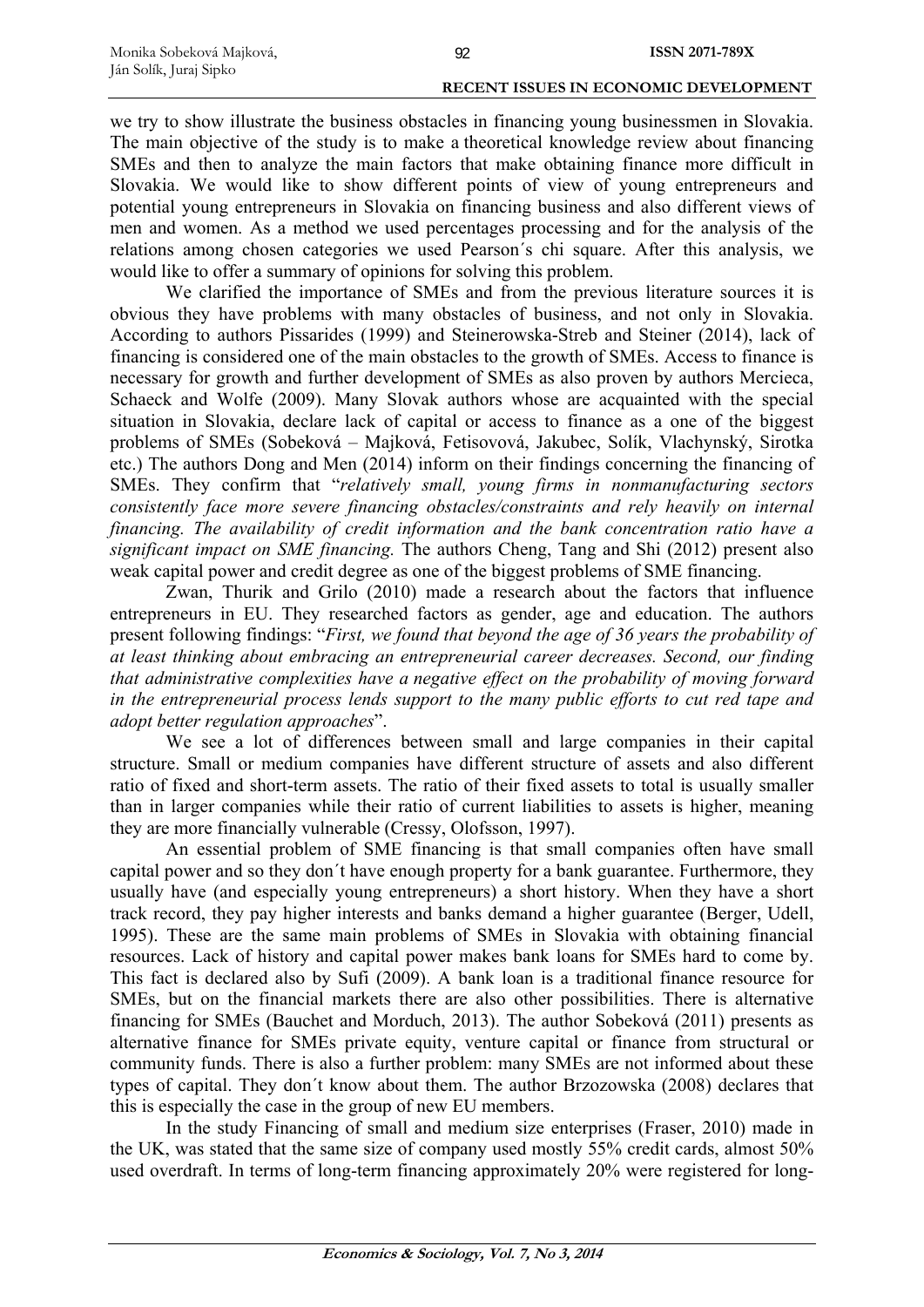term loans and 3% for equity financing. When we compare it with Slovak SMEs, we can say that credit cards are not as widely used as in UK because of the short history, but an overdraft account is quite popular. The author Majková (2008) informs that Slovak companies often use leasing and bank loans for financing, but many of them have problems with loans because of their weak capital power.

Comparing Slovak and German companies, we can say that German small entrepreneurs don´t have problems with obtaining financial resources, because they make a profit also just using internal financial resources. French entrepreneurs are somewhere on the board between Slovak and German companies, as published on the website Euractiv on July 2011. The problem is that during the crises, their situation worsened and their support is rather small. Business conditions in Slovakia – increasing VAT, decreasing flat expense, etc. have had a bad impact on their financial situation.

We think that it is very important that the State creates positive conditions for starting businesses also for young entrepreneurs – State support is one of the key factors for their successful survival. During the crises, also other countries make an effort to support their SMEs. For example, in France, young entrepreneurs can apply for tax credit. Business Angels can invest 75% of their health and social insurance contributions. In this way, companies in France obtained one million euros in 2010.

Business Alliance of Slovakia (BAS, Slovak abbreviation PAS) studies and evaluates business conditions in Slovakia in its research (PAS, 2008), which was updated in (PAS, 2009). In 2008, 55% of respondents (entrepreneurs) said that they feel a worsened availability of financial resources. In 2009, it was worse than in 2008, the % of these companies was up by 2%. In 2008, 8% of entrepreneurs said that financial resources are for them unavailable, in 2009, the count was higher at 12%.

Another research was conducted by Slovak Chamber of Commerce (SOPK, 2009). In their study, 40% of companies said that their finance obtaining costs are higher than in the past and 8% of companies stated that loans became unavailable for them. More than 15% said that the reason for decreasing financial resources is more difficulty in obtaining a bank loan. Also result of Doing business 2013 show that conditions for business in Slovakia are worsening.

According to Fetisovová *et al.* (2012) the financial and economic crisis has had serious implications on the performance of small and medium-sized companies in the European Union. In 2009, the gross production of SMEs within the EU27 decreased by 5.5%. Insufficient effective demand was the most urgent issue for 29% of these SMEs. The authors report that the demand in the domestic markets of the EU27 will remain weak. In this context Cloves and Bilan (2014) state that the Czech Republic, the country endowed with greater shares of capital in production (compared with Poland, Hungary and Romania) was not immune to the recession, as confirmed by the results of research by Belás, Macháček, Bartoš, Hlawiczka and Hudáková (2014).

## **1. Methodology of the Research**

In 2011-2012, we conducted research in cooperation with the Association of Young Entrepreneurs on the obstacles in doing and starting a business in Slovakia. We prepared an online questionnaire so the choice of respondent type was stochastic. Our research group was divided into two parts – in one there were respondents – young people who were potential young entrepreneurs and second – young entrepreneurs up to 34 years of age. Only one fact could influence the group of young people and not the entrepreneurs – we assume that more people filled the online questionnaire that would like to be entrepreneurs in the future than not to be. The questionnaire could be filled in 2011 – from July to November, and the analysis of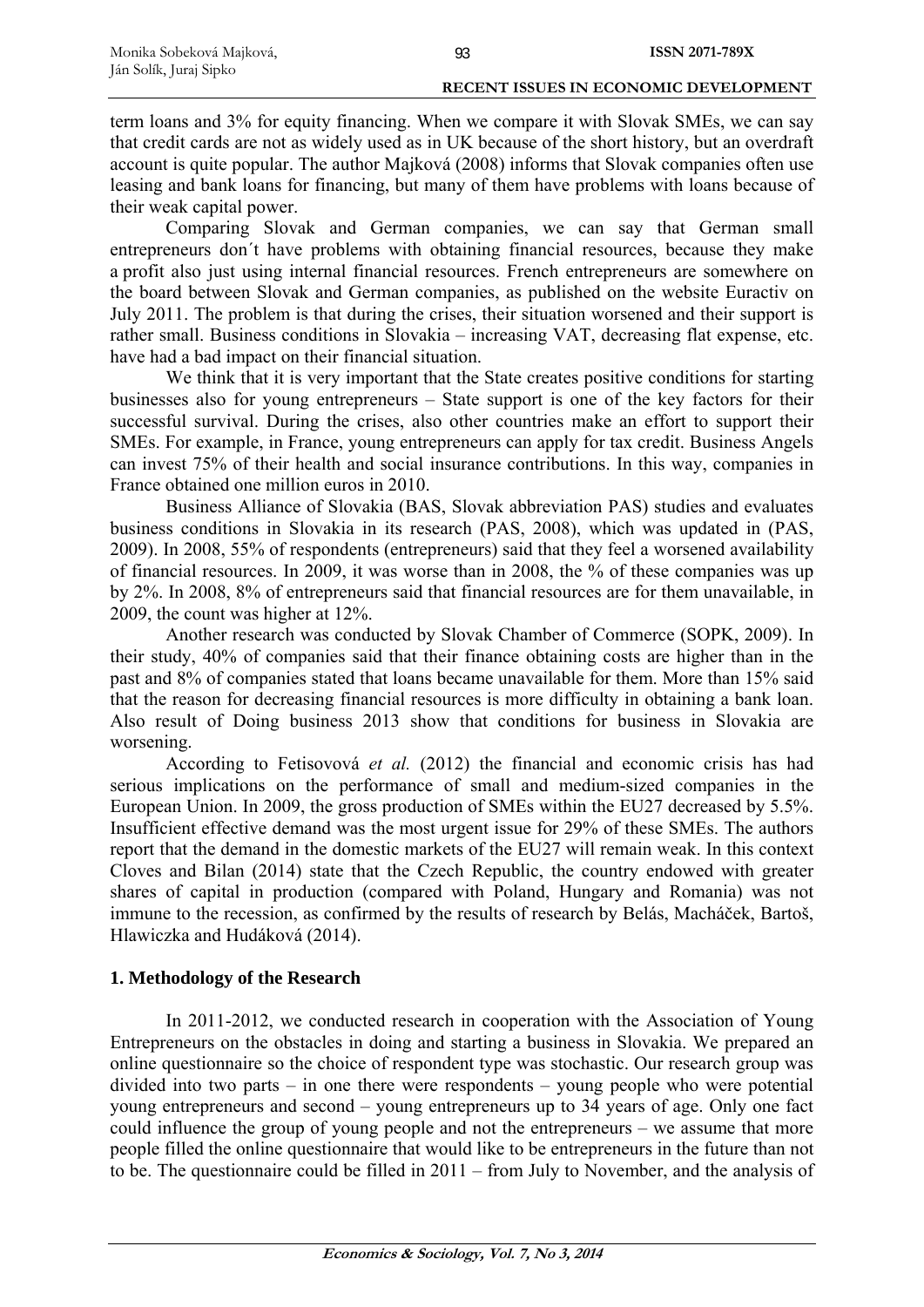the sample was in a continuing period. The whole group had 1232 respondents: 324 were young entrepreneurs and 908 young people not yet entrepreneurs, but they were thinking about starting their own business.

In *Table 1*, we see the basic summary with the division of the entrepreneurs count. Young entrepreneurs up to 34 years old are one third of all entrepreneurs – individuals. In the group of companies, we are not able to see how many young companies there are – because they can also have more founders in different ages.

Table 1. Numbers of Entrepreneurs in Slovakia According to Legal Form and Size Group in 2012 (Basic file)

| Legal Form                  | Share of total<br>Total |                               | Share of young entrepreneurs<br>to 34 years old |       |
|-----------------------------|-------------------------|-------------------------------|-------------------------------------------------|-------|
|                             |                         | companies<br>in $\%$<br>Total |                                                 |       |
| Entrepreneurs – individuals | 402 325                 | 72,3%                         | 112 967                                         | 28,1% |
| - tradesman                 | 375 722                 | 67,6%                         | 108 489                                         | 28,9% |
| - free enterprise           | 19 069                  | $3.4\%$                       | 3 9 2 0                                         | 20,6% |
| - independent farmer        | 7 5 3 4                 | 1,4%                          | 558                                             | 7,4%  |

*Note: Company register of Statistic Bureau, processed by Slovak Business Agency.* 

We consider this survey for representative survey proving barriers in doing business of young entrepreneurs in Slovakia. According next *Table 1* young entrepreneurs in Slovakia have 28% share on total count of entrepreneurs in Slovakia. Also our sample was representative. We decided for random selection done through internet by online questionnaire (50%) and also personally by interview (50%). The online questionnaire was published at the website of the Association of Young Entrepreneurs so all of them had the chance to fill it.

We counted the size of representative sample. We realized with 95% of reliability of data, so we consider with sampling error  $+/- 5\%$ . The minimum size of sample should be according counted according formula  $n = (1.96)^2 x \sqrt{p} x (1 - p) / 0.05^2$  where p is share of the sign. The size of our minimum sample size was 310 and real size of our sample was 324. Our sample was too closed with basic file in dividing by region and also by gender. According to Slovak Business Agency data, in the basic file there are 76.70% male and 23.30% female members. In our selection file, the numbers were very close – we had 64.20% men and 35.80% women.

|                   | Total respondents | % respondents | % companies | % companies |
|-------------------|-------------------|---------------|-------------|-------------|
| <b>Bratislava</b> | 92                | 28,40%        | 34,70%      | $-6,30%$    |
| Žilina            | 52                | 16,05%        | 9,40%       | $+6,65%$    |
| Prešov            | 38                | 11,73%        | 9,20%       | $+2,53%$    |
| Košice            | 37                | 11,42%        | 10,30%      | $+1,12%$    |
| Trenčín           | 34                | 10,49%        | 8,30%       | $+2,29%$    |
| Banská Bystrica   | 31                | 9,57%         | 8,80%       | $+0,77%$    |
| Nitra             | 21                | 6,48%         | 10,00%      | $-3,52\%$   |
| Trnava            | 19                | 5,86%         | 9,20%       | $-3,34%$    |

Table 2. Regional Structure Comparison of Basic File and Sample in 2012 (selection file)

*Note: Company distribution according to headquarters region. Source:* Slovak Business Agency.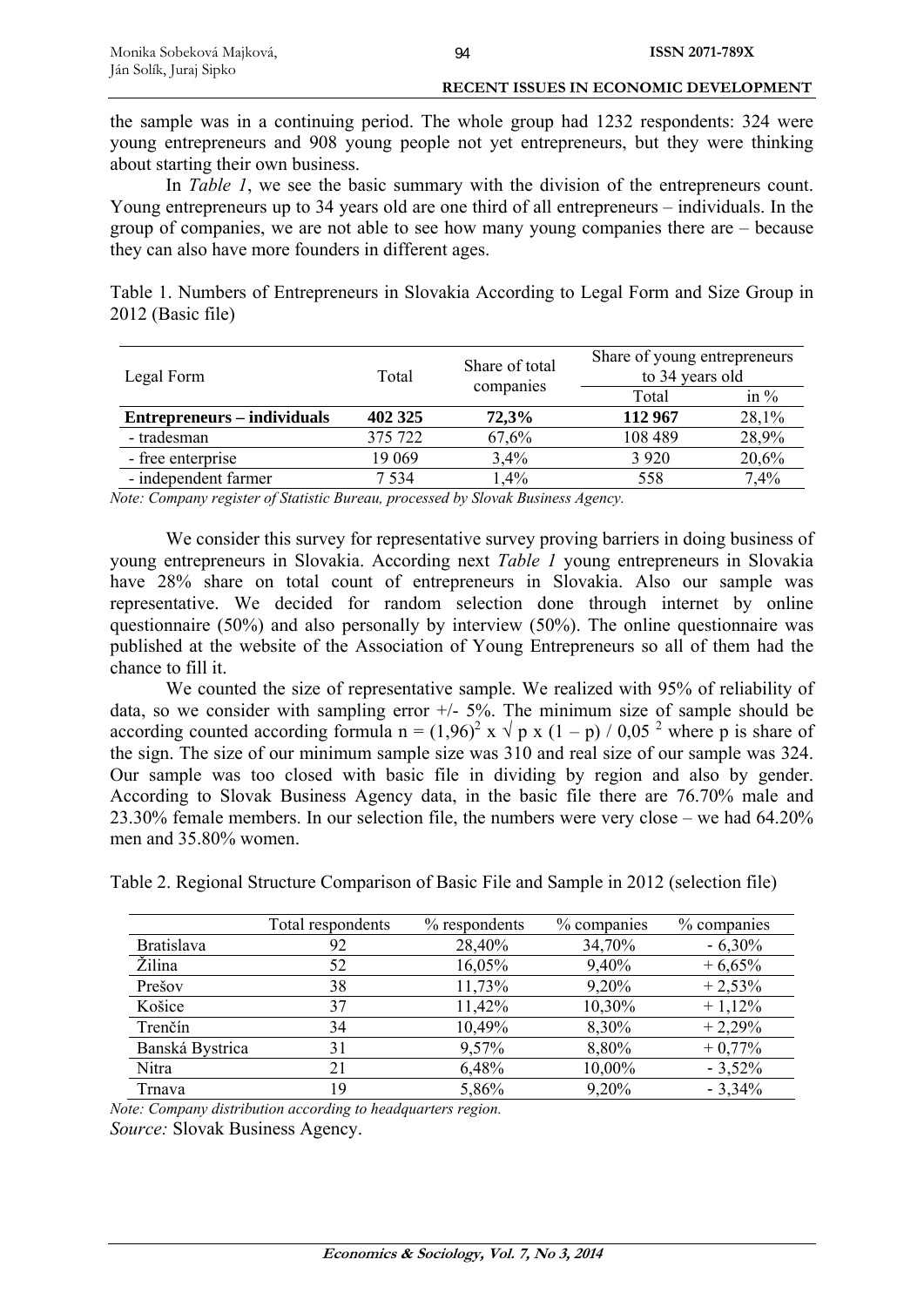*Table 2* shows regional structure comparison of basic and selection files. In the column difference, we see the difference % between the selection and basic files, but in each category, it is smaller by 7%.

95

## *1.1. Analysis of results and working alternative hypothesis*

We used for the analysis of percentage share table software Excel (Office, 2007) and its possibilities to process data using pivot tables. It was important to use tools of descriptive statistics (averages and percentages), more simply. For the analysis, we use the method comparison and deduction. Next used statistical method was Pearson´s chi-square and P-value to identify statistical differences, which was done in statistical software R. They were our working hypothesis, which we wanted to verify. We will show only some problems from our research because of article length limits. These arguments we constructed using our experience and estimation. Our hypotheses were built on the assumption of different points of view between young entrepreneurs and potential young entrepreneurs and on differences between men and women.

## *1.2. Working Alternative Hypothesis*

In our research paper, we prepared more alternative working hypotheses  $(H1 - H5)$ which we tried to verify using statistical methods. To each alternative hypothesis, there is also a null hypothesis that assumes there are no statistical verified differences between observed groups

> *Null hypothesis*  $\pi_1 = \pi_2$  so  $\pi_1 - \pi_2 = 0$ *Alternative hypothesis*  $\pi_1 - \pi_2 \neq 0$

We prepared the five following alternative working hypotheses, which were done by expert estimate:

*Hypothesis 1:* Majority of young entrepreneurs started to do business without money or only with a small capital. Men had more capital available than women. We assume that young people usually don´t have enough money to start their business, which is the reason why we expect that also the majority of young entrepreneurs start their business only with a small amount of capital. We think that the reason for men having more capital than women is because of women´s bigger dependence. They are usually on maternity leave, so they are indirectly discriminated also in entrepreneurship. Furthermore, perhaps in business they are not as bold as men.

*Hypothesis 2:* There is dependence between the education level and the size of starting capital. We suppose that people with higher education are able to obtain larger starting capital amounts than people without education. Educated people are more informed and so also know about more possibilities of financing.

*Hypothesis 3:* Young entrepreneurs sense different lack of information in starting business as young people that are potential entrepreneurs. We suppose that there is the dependence of sensing the lack of information and status of people. Young people that are not entrepreneurs didn´t have enough experiences and so their view is quite different.

*Hypothesis 4:* There is a dependence between a sense of importance of mentoring and financial resources and the fact if you are an entrepreneur or not. We suppose that for entrepreneurs mentoring is more important, because the right guidance is priceless.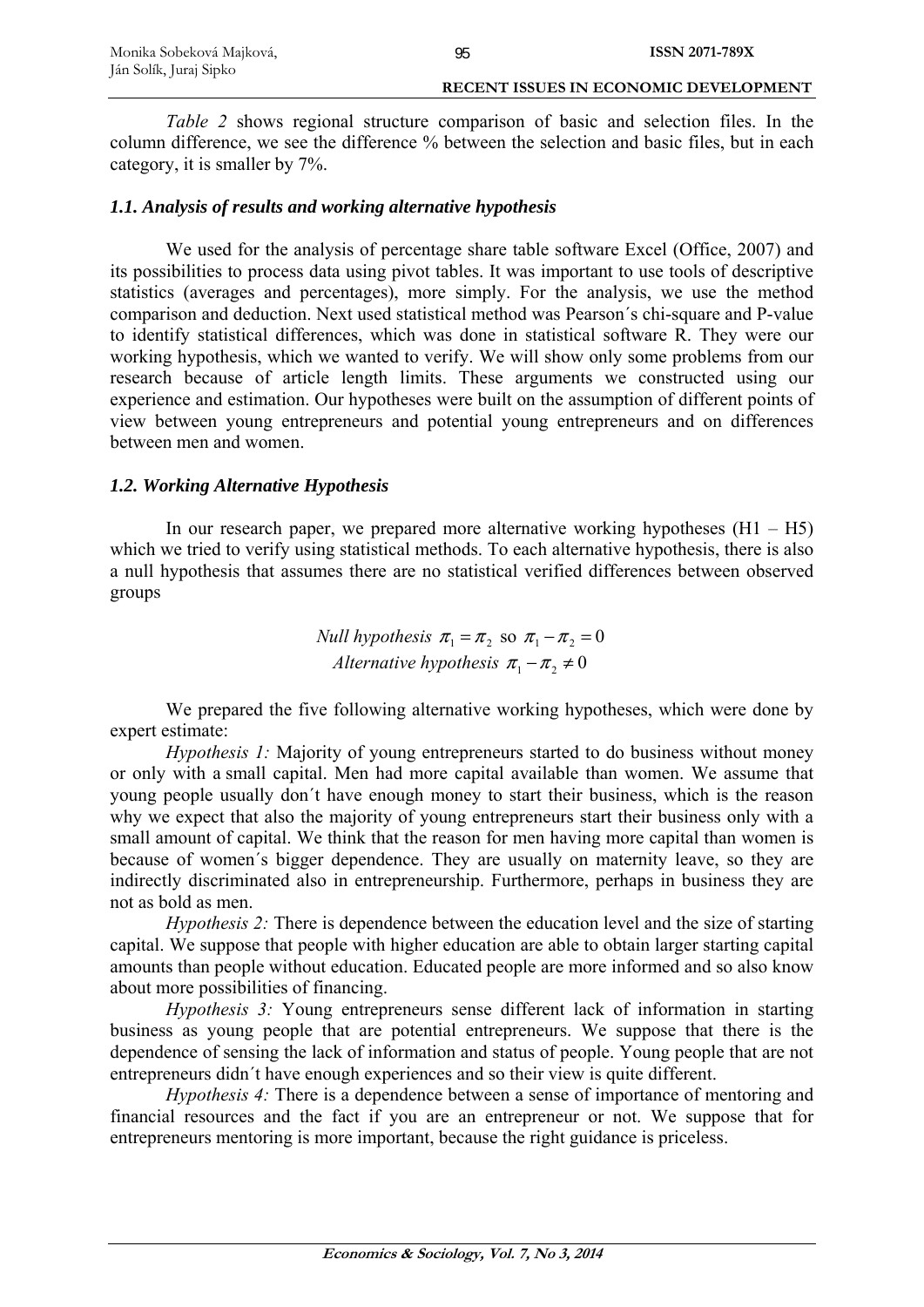*Hypothesis 5:* We suppose that there is a statistical dependence between sex and sense of importance of mentoring in starting a business. We assume that mentoring is more important for women and financial resources for men.

## **2. Discussion and Results**

In this part, we talk about the results of our research and analyze coherence among selected factors which could influence doing business and obtaining finance for young entrepreneurs in Slovakia. In the previous part of the article we presented hypotheses, which we assumed in our research.

## *2.1. Young entrepreneurs and starting capital*

## *Each fifth young entrepreneur started to do business nearly without money*

Our alternative working hypothesis 1 in this part of research was: Majority of young entrepreneurs started to do business without money or only with a small capital. Men had more capital available than women. We assume that young people usually don´t have enough money to start their business, which is the reason why we expect that also the majority of young entrepreneurs start their business only with a small amount of capital. We think that the reason for men having more capital than women is because of women´s bigger dependence. They are usually on maternity leave, so they are indirectly discriminated also in entrepreneurship. Furthermore, perhaps in business they are not as bold as men. We supposed that people who are educated are clever and they are much more capable of obtaining needed finance than people without education or with lower education. So we expect that there is coherence between education and high starting capital.

Two thirds of young entrepreneurs started with their own capital and around 20% had a loan from their family. Only 8.64% used banking loan and one fifth started almost without money.

| The size of the capital to start a business | Men $\%$ | Women % | P-value |
|---------------------------------------------|----------|---------|---------|
| To $5,000$ euro                             | 72,60%   | 75.86%  | 0,6108  |
| $5,001 - 15,000$ euro                       | 21.15%   | 19.83%  | 0.889   |
| 15,001 euro and more                        | $6.25\%$ | 4 3 1 % | 0.6328  |

Table 3. Size of the Capital when Starting a Business (answers of young entrepreneurs)

*Source*: own research.

73.77% of asked entrepreneurs said they started their business with capital of up to 5,000 euros and one fifth said they started with capital from 5,001 to 15,000 euros. This implies that about 19 out of 20 young entrepreneurs started a business with capital of less than 15,000 euros. Young people with successful business experience had the most capital at the beginning – 38.60% had starting capital bigger than 5,000 euros.

We analyzed the coherence between sex and the size of starting capital. We reject the alternative H1 ( $\chi^2 = 0.67 < 6.0 = \chi^2_{0.05 \text{ with } 2 \text{ dg}}^3$ ). When we examine the relation between the size of capital when starting a business and the degree of education we were able to verify dependence between this two factors  $(\chi^2 = 32.11 > 10.6 = \chi^2_{0.005 \text{ with } 2 \text{ dgf}})$ . The dependence is significant at 0.5% level of significance, so alternative hypothesis 2 was verified.

<sup>1</sup> <sup>3</sup> Degrees of freedom.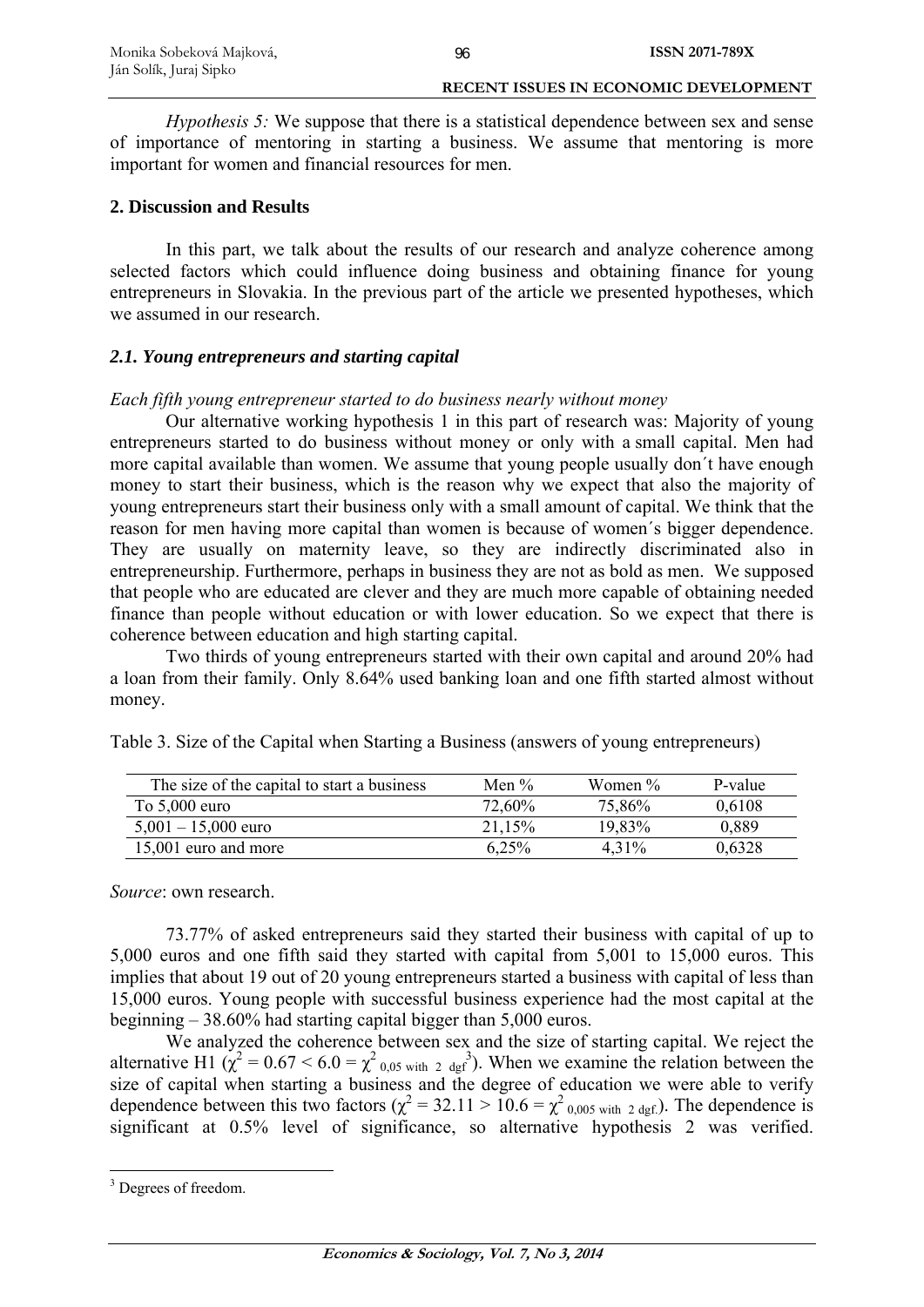Entrepreneurs with higher education are able to obtain bigger starting capital than entrepreneurs without education. Educated people are more informed and so know about more possibilities of financing. Although most young entrepreneurs needed to start their business with less than 5,000 euros, they usually identify the deficit of the financial resources as the barrier in the business. Our findings show that when a young man with an entrepreneurial spirit decides to do business, the lack of funds is not such a big problem. Only 3 of 10 young entrepreneurs had as much seed capital as they needed.

## *2.2. Informational deficit at the start of doing business*

We suppose that young entrepreneurs and also potential young entrepreneurs think that people don´t have enough information – majority about obtaining financial resources and also about tax and insurance law. Our results show that when young entrepreneurs started the business, they mostly lacked information concerning obtaining financial resources 54,01%. Now potential young entrepreneurs feel they mostly lack information concerning managing employees and establishment of the business and administrative duties. So, their views are quite different.

| Answer – the lack of information                                       | Entrepreneurs | Potential<br>entrepreneurs | p-value                |
|------------------------------------------------------------------------|---------------|----------------------------|------------------------|
| About obtaining financial resources                                    | 54,01%        | 36,34%                     | 0,3935                 |
| About health and social insurance,<br>accounting and laws              | 50,00%        | 29,85%                     | 0,0347                 |
| About administrative duties of the<br>entrepreneurs to the authorities | 48,15%        | 31,94%                     | 0,3449                 |
| About legal forms and establishment<br>of the business                 | 27,78%        | 31,39%                     | $p$ -value $\leq 0.01$ |
| About doing business abroad                                            | 26,23%        | 22,25%                     | 0,2248                 |
| How to manage the company and<br>employees                             | 24,38%        | 32,85%                     | $p$ -value $< 0.01$    |
| About the business plan                                                | 23,77%        | 25,44%                     | 0.001877               |

Table 4. Lack of Information about Business in Group of Entrepreneurs and Potential Entrepreneurs

*Source*: own calculation.

We tried to count the chi-square to know the dependence of sense of lack of information between entrepreneurs and potential entrepreneurs when starting a business. At first glance, we see the differences between these two groups in *Table 4*, after taking chisquare  $(\chi^2 = 51.94 > 18.5 = \chi^2_{0.005 \text{ with } 6 \text{ dgf.}})$  we verify alternative H 3 – there is the dependence which is statistically significant at 0.5% level of significance. In the case of information on legal forms and establishment of the business, how to manage company and employees and about business plan – the biggest differences are between young entrepreneurs and potential entrepreneurs (p-value  $> 0.05$ ).

## *2.3. What is more important – financial resources or mentoring?*

Financial resources are more important for young entrepreneurs than mentoring. However, we think that deficiency of financial resources is the bigger problem of young entrepreneurs; we assume that financial capital is more important for them than mentoring is.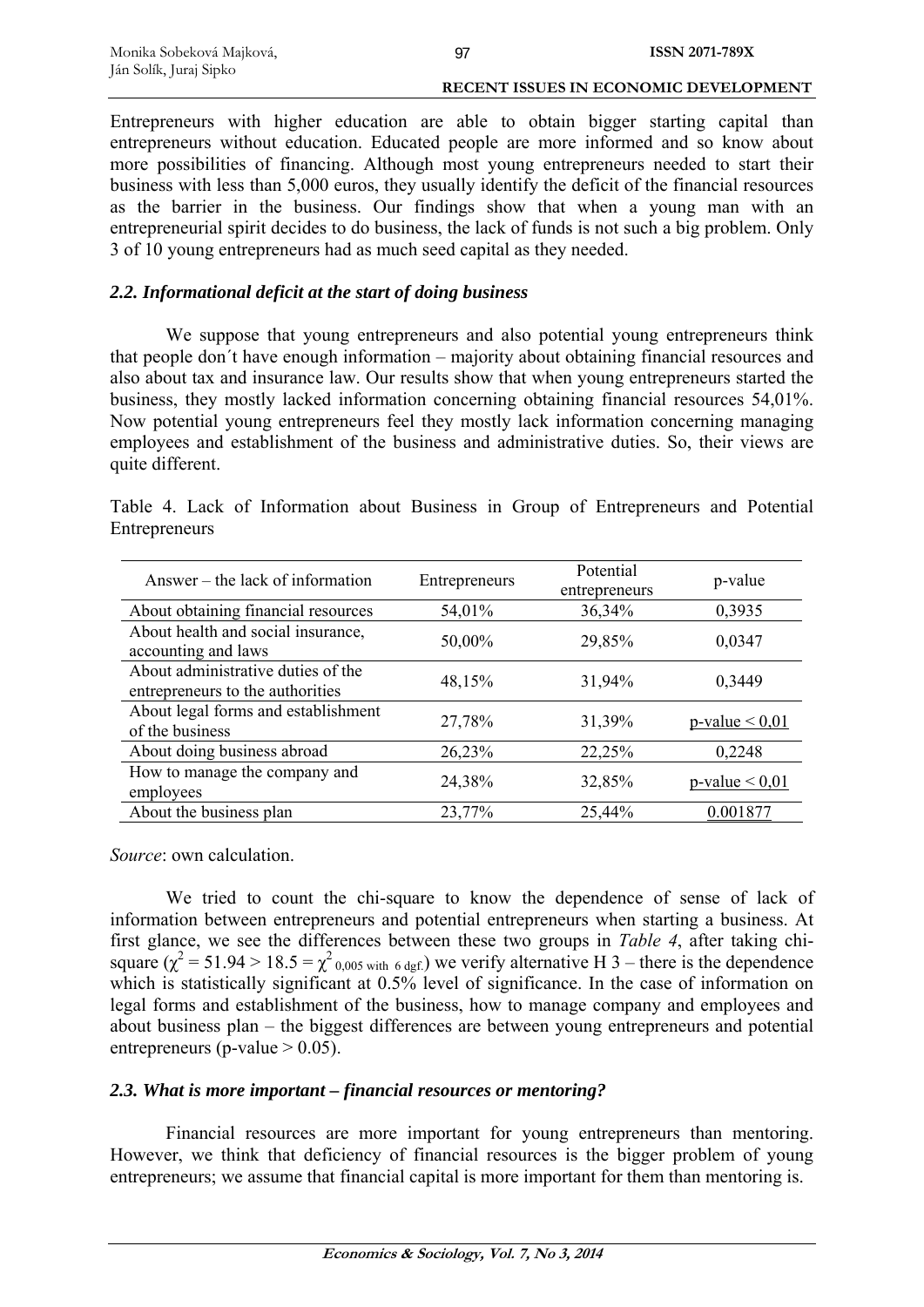When we compare the group of entrepreneurs and potential entrepreneurs, we can say that a larger number of young entrepreneurs think that finance is more important that mentoring, than potential entrepreneurs. So are the views of these two groups same or different? Who´s opinion is more realistic? Are there differences between men and women? These were our research questions.

## *Differences between young people and entrepreneurs*

*Figure 1* shows the answer to what is more important for young businessmen. Financial resources or mentoring? 74% – three thirds of young entreprenurs think that mentoring is more important than financial resources. In second group, the results are different – only two thirds of young people think that mentoring is more important for the entreprenurs than financial resources. These results show that financial resources are not everything, young entrepreneurs often don´t have enough experience.



Figure 1. Mentoring is more important than financial resources *Source*: own research.

We see the difference between these two groups. The value of chi-square ( $\chi^2$  = 17.78 >  $7.9 = \chi^2$  0,005 with 1 dgf.) verifies alternative working H 4 – there is dependence which is statistically significant at 0.5% level of significance.

## *Differences between men and women*

Nearly three thirds of respondents think that for a young entrepreneur, mentoring is more important than financial resources. We see the results from segment in *Table 5*. Differences between men and women are quite different. More women think that mentoring is more important than financial resources. We try to take chi-square to know if there is statistically significant dependence. Chi-square has the following value  $\chi^2 = 10.76 > 7.9 = \chi^2$  $0.005$  with 1 dgf.. We verify alternative H5 – there is dependence which is statistically significant at a 0.5% level of significance.

Table 5. Is Mentoring For Young Entrepreneur More Important Than Financial Resources?

| Answer | Men in $\%$   | Women in % | <b>P-value</b> |
|--------|---------------|------------|----------------|
| yes    | <b>67.79%</b> | 84.48%     | $0167^{\circ}$ |
| not    | 32,21%        | 15,52%     | .0167          |

*Source*: own calculation.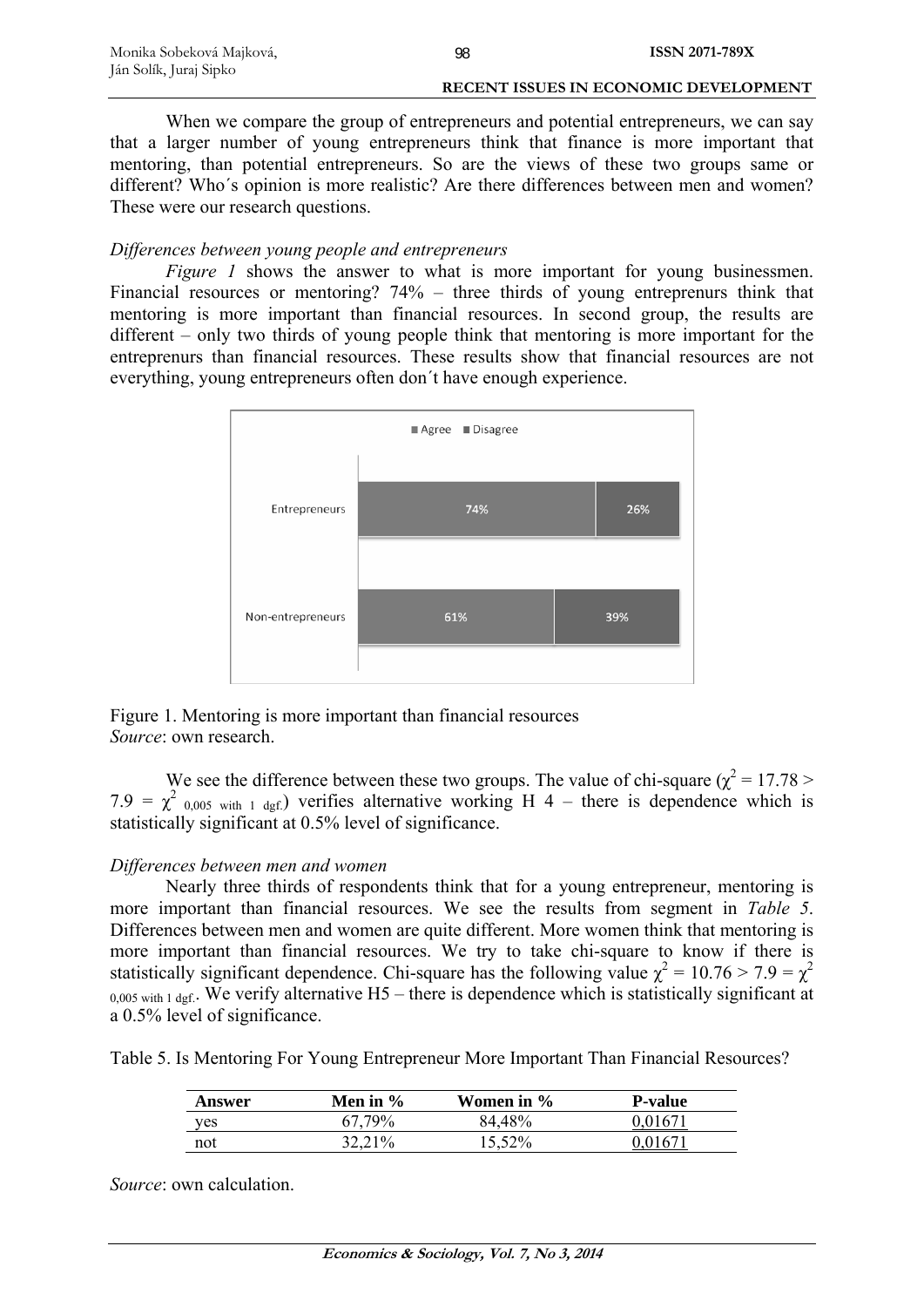Young entrepreneurs are aware of the importance of mentoring in the early times of doing business. In our research, they reviewed consulting programs of the National Agency for Development of Small and Medium-sized Enterprises and it does not seem that they are interested in mentoring and counselling as well.

## *2.4. Barriers in obtaining financial resources in doing business from the viewpoint of young entrepreneurs*

The aim of our research was also to identify the main barriers in starting a business and also problems of young entrepreneurs. We found these barriers of young entrepreneurs as the most important:

- lack of financial resources 77.64%;
- lack of experience, knowledge and professional contacts 71.70%.

These two barriers are the most important. They identify mentoring as more important than financial resources; however, in this part, they indicate financial resources as the most important barrier. Behind them, there is a lack of state grants (42.18%) and corruption  $(41.96\% - a$  significant percentage). The fifth biggest barrier was the state of the economy (39.9%) and high tax and insurance costs (36.56%) and often law changes (36.01%).

Men and women see as the biggest barrier as the lack of capital at the start. Women perceive law enforcement more positively than men, but are worried about the impact of the economic crisis and they think that young people are often prevented due to lack of experience from starting a business. According to the education level, lack of contacts is perceived as a barrier by 10% of graduated entrepreneurs, but only 15% of respondents with primary education. For the majority of young people, deficit of capital is the biggest barrier in starting their own business, but additionally 41% of them are lacking a good business idea. They don´t have the education and professional experiences, but also they don´t know how to navigate in the laws.

We see differences between entrepreneurs and young people. Entrepreneurs have some experiences; they have just started a business and so have more realistic views and know that missing capital is not the sole problem.

## **Conclusion – Suggestions and Recommendations**

From our research we have identified specific barriers related to young entrepreneurs. As the biggest barrier was marked the lack of starting capital in 77,64% of respondents, then lack of experience and contacts 71,7%, lack of state financial support in 42,18% and corruption in 41,96%. These barriers were identified during our research in 2011, but they were declared also in previous research done in Slovakia (Solík and Jakubec, 2006, Majková, 2008, SOPK, 2008 and 2009, NADSME). Other, also significant, barriers are often changes in tax and accounting laws 36% and high administrative burdens 26.9%.

During the last 5 years, our entrepreneurs fight with still the same barriers. However, although the Slovak government declared many measures to improve the conditions for doing business, entrepreneurs feel still many problems. We are not able to decrease administrative burdens to the required level. They often make changes in tax and accounting laws and instead of supporting small and medium-sized companies, the government measures complicate their lives.

What were our scientific findings?

1. There are not statistically significant differences between male and female entrepreneurs and the size of starting capital for business. However, we assume there are differences, we don´t verify the alternative hypothesis 1.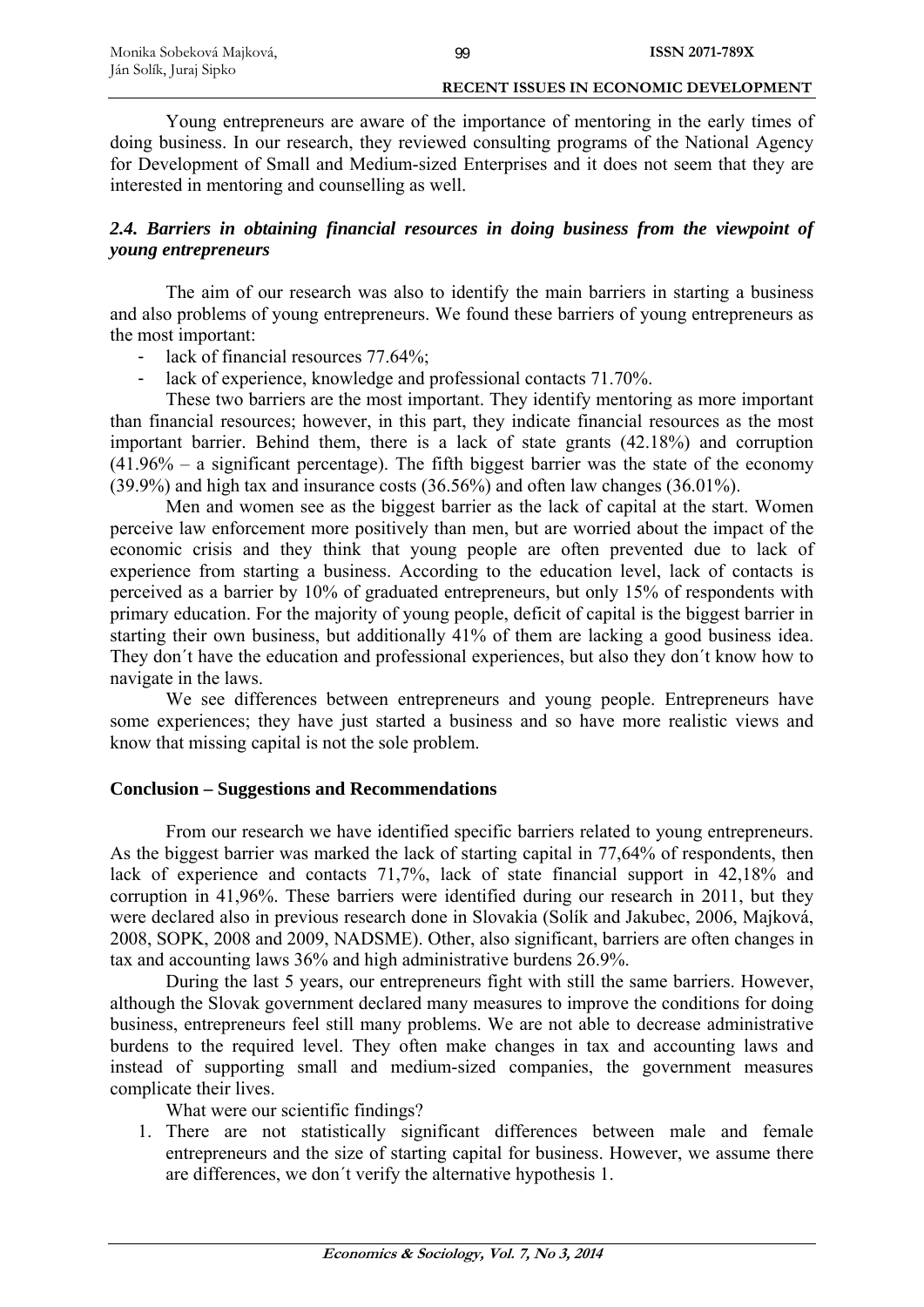- 2. When we examined the relation between the size of the capital to start a business and the degree of education, we verified dependence between these two factors, alternative hypothesis 2 is statistically verified. Entrepreneurs with higher education are able to obtain bigger starting capital than entrepreneurs without education. Educated people are more informed and so know about more possibilities of financing.
- 3. There are statistical significant differences between entrepreneurs and potential entrepreneurs and lack of needed information for business. Potential entrepreneurs had statistically significantly less information about the legal forms and establishment of the business, how to manage company and employees and about the business plan even if they were interested in it.
- 4. We tried to examine what is more important for young businessmen. Financial resources or mentoring? We wanted to know if there are different points of view between young entrepreneurs and potential entrepreneurs. As the results show, young entrepreneurs think statistically significantly more often that mentoring is more important for business than the financial resources as potential entrepreneurs.
- 5. The last observed issue was the differences between gender and prefering financial resources or mentoring. Female entrepreneurs statistically significantly often consider mentoring as more important than financial resources than male entrepreneurs.

Small Slovak companies are usually financed by traditional finance as a bank loan or leasing and they don´t know about resources such as venture capital as noted by Majkova (2009) in her research. Zinecker and Rajchlova (2013) analyzed venture capital in Czech Republic – a country comparable with Slovakia. Both countries have also problems with a non-existing private equity institutional market. Even if this financial resource is interesting because of a decrease in company indebtedness and additional know-how and finance, it is still not enough compared to small companies in this region.

What about our suggestions to make the situation better? We would like to bring some proposals especially to make business for young entrepreneurs easier. It is too complicated in the current times of crisis, but we prepared after constructive debate of authors of research a summary below. For better understanding, we have made a table with the chosen problems and proposals of solution – all of them are specific for the Slovak market.

| Problem                  | Solution                   | Key attributes of proposal                      |
|--------------------------|----------------------------|-------------------------------------------------|
| Lack of Access to micro  | Supporting schemes with    | amounts to 5,000 $\epsilon$ ,<br>$\circ$        |
| capital in 5,000, resp.  | the accent on microfinance | low bureaucracy,<br>$\circ$                     |
| 15,000 euros             | or guarantee schemes with  | on-line agreement process,<br>$\circ$           |
|                          | participation of private   | low interest rate.<br>$\Omega$                  |
|                          | sector                     |                                                 |
| Lack of capital for      | Support of business angels | support information about this<br>$\circ$       |
| innovative and venture   | nets                       | financial resource,                             |
| projects                 |                            | guidance about this type of finance,<br>$\circ$ |
|                          |                            | support the activities of regional<br>$\circ$   |
|                          |                            | nets,                                           |
|                          |                            | presentation of successful stories.<br>$\circ$  |
| Lack of preparedness for | Correction of existing     | orientation for long-term guidance<br>$\circ$   |
| business (missing)       | support state guidance     | and education during the first three            |
| contacts, exchange of    | programs                   | years of business,                              |
| experiences and          |                            | mentoring,<br>$\circ$                           |
| mentoring)               |                            | business coaching,<br>$\circ$                   |

Table 6. Identification of Key Barriers for Young Entrepreneurs and Proposals of Solutions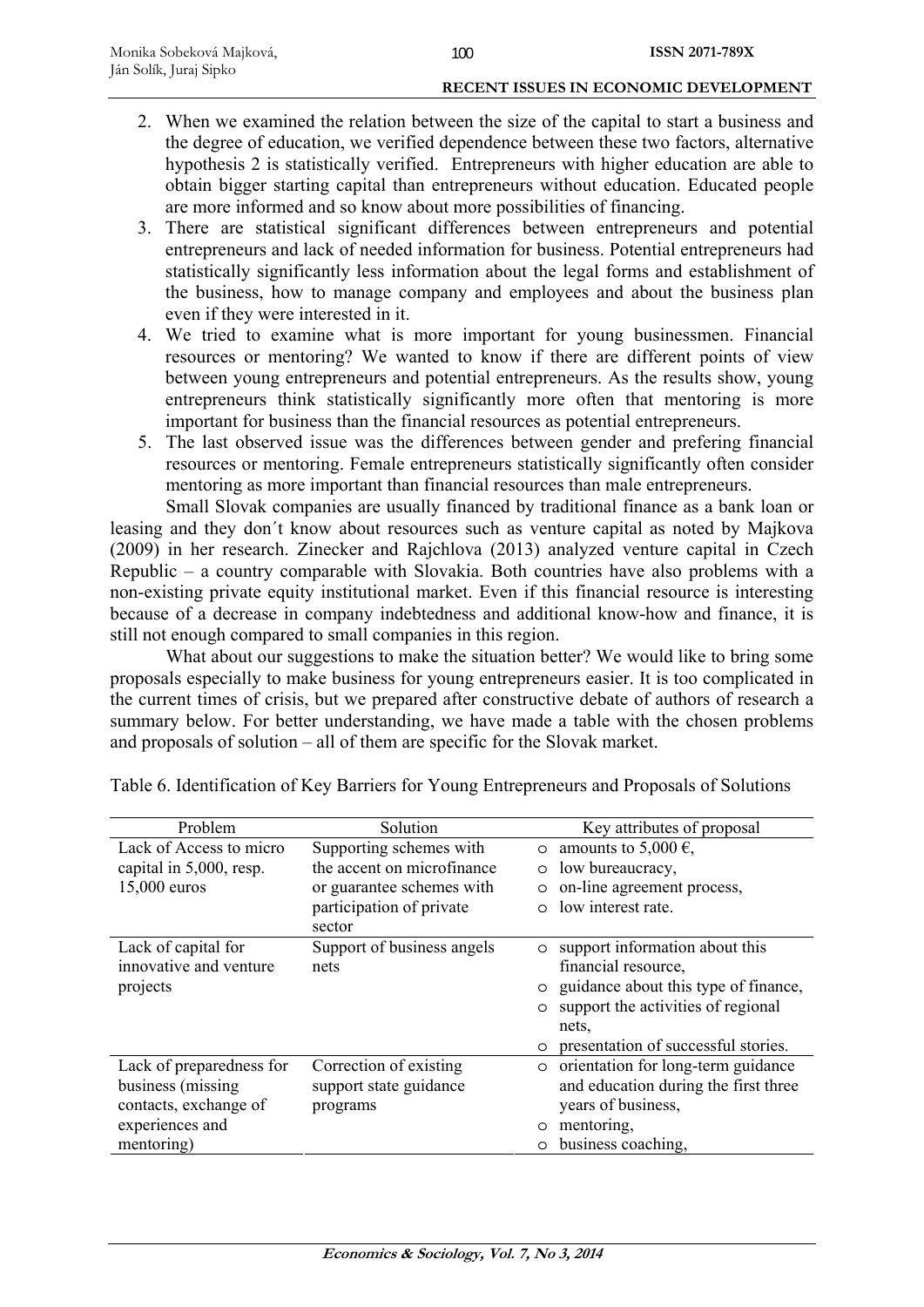|                                                                                                               | Support of co-working<br>centres in regions of<br>Slovakia          |                    | o changes of information between<br>young entrepreneurs and coaches or<br>other companies,<br>o higher concentration of young<br>people.                       |
|---------------------------------------------------------------------------------------------------------------|---------------------------------------------------------------------|--------------------|----------------------------------------------------------------------------------------------------------------------------------------------------------------|
| Problems in obtaining<br>and maintenance of<br>contacts abroad (key<br>problem in international<br>business)  | Support of business<br>missions of young<br>entrepreneurs           | $\circ$            | effective presentation of products<br>on foreign exhibitions and markets.                                                                                      |
| Lack of information<br>concerning start and<br>development of financial<br>support for young<br>entrepreneurs | Increasing information<br>about services for young<br>entrepreneurs | $\circ$<br>$\circ$ | coordination of support of<br>NADSME and first contact centres<br>and companies,<br>support of information changes<br>through internet and also<br>personally. |

*Source*: own research.

How were the problems with SME financing solving abroad? Lee and Tai (2010) analyzed drivers of the development of entrepreneurship and small business in Kazakhstan. They inform as the most important:

- increasing credit availability,
- support from international organizations,
- improving the business environment, and
- fast economic growth and increasing the portion of self-employed population.

How to solve other problems such as corruption, administrative burdens and often changes in tax and accounting laws? This topic is too complicated to solve in one article. Solving of these problems is dependent on government, but now in times of crisis, a decreasing in the state finance deficit is at the top of the list in terms of government goals. They only see the ways in which to increase state revenues and state support of small and medium-sized enterprises and young entrepreneurs is not in the centre of attention for the government. Repetitive scandals with corruption in great numbers, often changes in tax law and high administrative burdens indicate a weak political will to change a situation which doesn´t look too positive.

## **References**

- Awken, V., Howard, E. (1999), Obstacles to the launch, *Journal of Developmental Entrepreneurship*, Vol. 19, No. 9, pp. 175-187.
- Bauchet, J., Morduch, J. (2013), Is Micro too Small? Microcredit vs. SME Finance, *World Development*, Vol. 3, pp. 288-297.
- Beck, T., Demirguc-Kunt, A., Singer, D. (2013), Is small beautiful? Financial structure, size and access to finance, *World Development*, Vol. 52, pp. 19-33.
- Belás, J, Macháček, J., Bartoš, P., Hlawiczka, R., Hudáková, M. (2014), Business Risks and the Level of Entrepreneurial Optimism among SME in the Czech and Slovak Republic, *Journal of Competitiveness*, Vol. 6, Issue 2, pp. 3-14.
- Belás, J. et al. (2013), *Řízení úvěrového rizika SME [Managing of credit risk of SME*], Žilina: Georg.
- Berger, A., Udell. G. (1995), Relationship Lending and Lines of Credit in Small Firm Finance, *Journal of Business*, Vol. 68, No 3, pp. 351-381.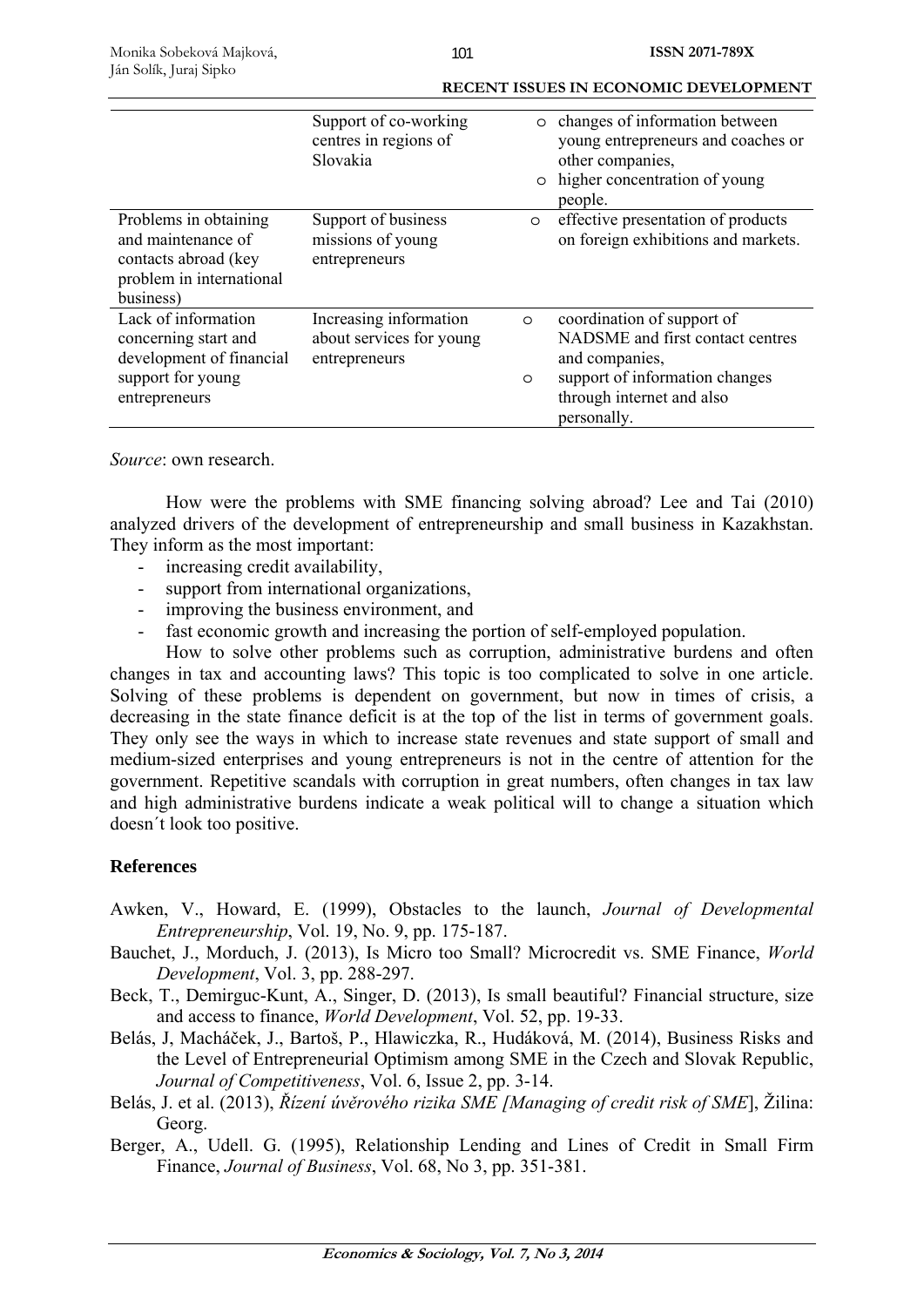- Brzozowska, K. (2008), Business Angels in Poland in Comparison to Informal Venture Capital Market in European Union, *Inzinerine ekonomika – Engineering Economics*, Vol. 2, pp.7-14.
- Clowes, D., Bilan, Y. (2014), Tracking income per head in Central-Southern Europe. Country responses to the global downturn (2008-2012), *Economic Computation and Economic Cybernetics Studies and Research*, 48(2), pp. 257-270.
- Cressy, R., Olofsson, CH. (1997), European SME Financing. An Overwiev, *Small Business Economics*, Vol. 9, No. 2, pp. 87-96.
- Dong, Y., Men, Ch. (2014), SME financing in emerging markets, *Emerging Markets Finance & Trade*, Jan/Feb2014, Vol. 50, No. 1, pp. 120-149.
- Fetisovová, E. et al. (2012), *Current problems of finances of SMEs*, Bratislava: Ekonóm.
- Figurska, I. (2014), Sustainable entrepreneurship: localization, acquiring and use of knowledge sources in competitive organization, *Entrepreneurship and Sustainability*, Issues 1(4), pp. 210-222.
- Fraser, S. (2010), *Finance for Small and Medium-sized Enterprise*, Center for SME, University of Warwick. On line: http://www.bis.gov.uk/files/file39407.pdf
- Cheng, M. E, Tang, Y. (2012), Research on the Small and Medium-sized Enterprises Financing Problems, *Proceedings of the sixth international symposium – The development of small and medium-sized enterprises*, Dec 15–19, 2012, pp. 93-97.
- Jakubec, V., Solík, J. (2006), Bariéry rozvoja podnikateľského prostredia na Slovensku [Barriers to the Development of the Business Environment in Slovakia], *Scientific letters of Faculty of Chemical and Food Technology*, Slovak University of Technology in Bratislava, Management department, No. 3, pp. 14-22.
- Kráľovič, J., Fetisovová, E., Nagy, L. (2008), Rozvoj a finančná podpora malých a stredných podnikov v Európskej únii a na Slovensku [Development and Financial Support of SME in European Union and Slovak Republic], *Complex Solution of Theoretical and Application Problems Financing of Small and Medium-sized Enterprises in a Market Environment of the European Union*, Plzeň: Západočeská univerzita v Plzni.
- Lee, J-W, Tai, S. W. (2010), Motivators and Inhibitors of entrepreneurship and small business development in Kazachstan, *World Journal of Entrepreneurship, Management and Sustinable Development*, Vol. 6, No. ½.
- Lukeš, M. (2013), Entrepreneurs as Innovators: A Multi-Country Study on Entrepreneurs´Innovative Behaviour, *Praque Economic Papers*, No. 1, pp. 72-84.
- Majková, M. (2008), *Možnosti financovania malých a stredných podnikov v SR [Possibilities of SME financing in Slovak Republic]*, Brno: Tribune.
- Mercieca, S., Schaeck, K., Wolfe, S. (2009), Bank Market Structure Competition and SME Financing Relationship in European Regions, *Journal of Financial Services Research*, Vol. 36, No. 2-3, pp. 137-155.
- Mina, A., Lahr, H. Huges, A. (2013), The demand and supply of external finance for innovative firms, *Industrial and corporate change*, Vol. 22, No. 4, pp. 869-901.
- NADSME (2011), Annual report 2010.
- PAS (2008), *Prieskum o dopadoch finančnej krízy na podnikanie v SR [Survey about impacts of financial crisis on the business in Slovak Republic]*, Bratislava: PAS.
- PAS (2009), *Prieskum o dopadoch finančnej krízy na podnikanie v SR. [Survey about impacts of financial crisis on the business in Slovak Republic]*, Bratislava: PAS.
- Pissarides, F. (1997), Is lack of funds the main obstacle to growth? EBRD´s experience with small- and medium-sized businesses in central and Eastern Europe, *Journal of Business Venturing*, Vol. 14, No.5-6, pp. 519-539.